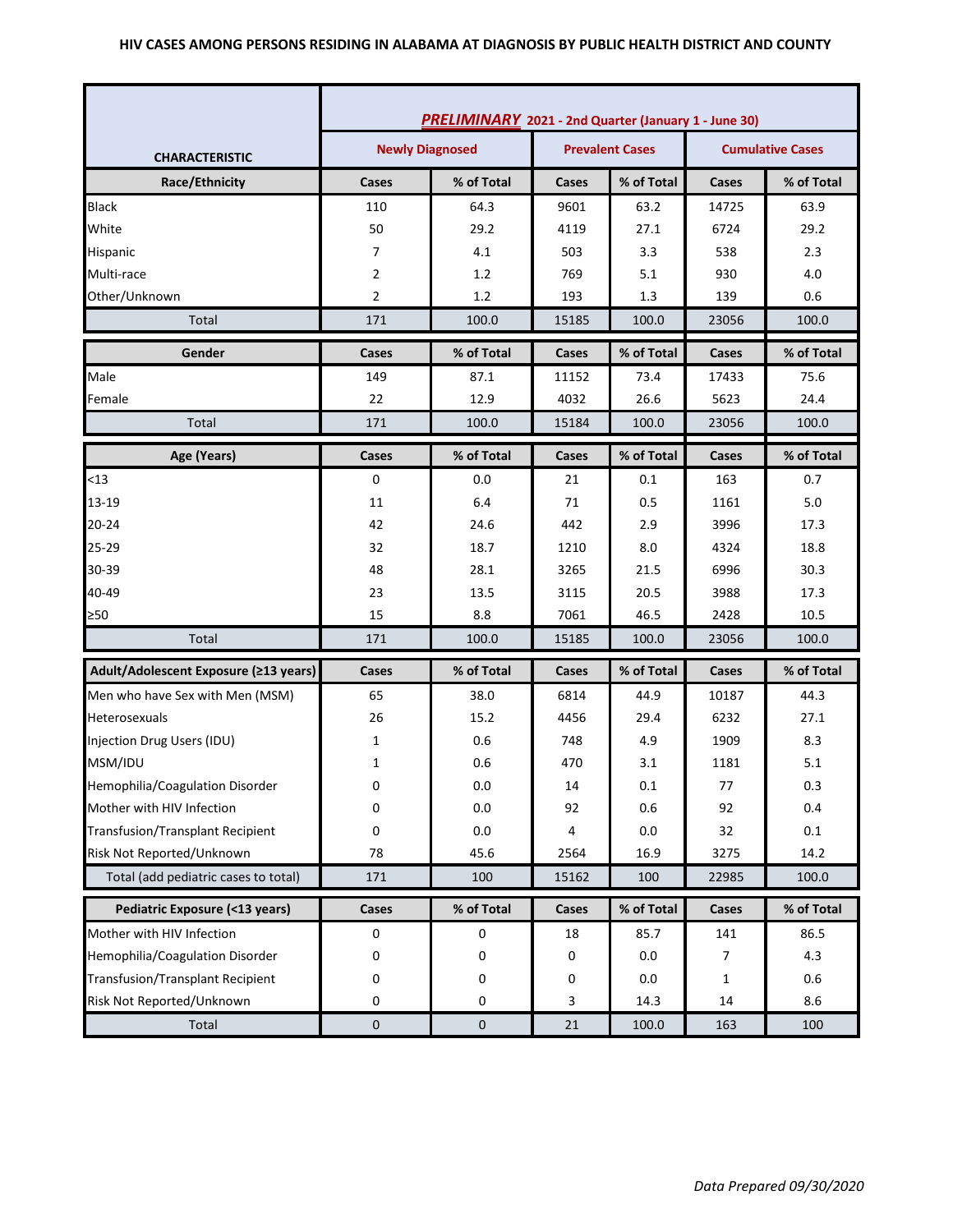#### **HIV CASES AMONG PERSONS RESIDING IN ALABAMA AT DIAGNOSIS BY PUBLIC HEALTH DISTRICT AND COUNTY**

|                                  | <b>PRELIMINARY 2021 - 2nd Quarter (January 1 - June 30)</b> |       |                        |       |                            |      |  |
|----------------------------------|-------------------------------------------------------------|-------|------------------------|-------|----------------------------|------|--|
|                                  | <b>Newly Diagnosed</b>                                      |       | <b>Prevalent Cases</b> |       | <b>Cumulative Cases</b>    |      |  |
| <b>Public Health District</b>    | % of Total<br>Cases                                         |       | % of Total<br>Cases    |       | % of Total<br><b>Cases</b> |      |  |
| <b>Northern</b>                  | 28                                                          | 16.5  | 1745                   | 11.5  | 2303                       | 10.0 |  |
| <b>East Central</b>              | 30                                                          | 17.6  | 2974                   | 19.6  | 4838                       | 21.1 |  |
| <b>West Central</b>              | 16                                                          | 9.4   | 1084                   | 7.2   | 1474                       | 6.4  |  |
| Jefferson                        | 42                                                          | 24.7  | 4002                   | 26.4  | 6197                       | 27.0 |  |
| Northeastern                     | 21                                                          | 12.4  | 1380                   | 9.1   | 1648                       | 7.2  |  |
| Southeastern                     | 14                                                          | 8.2   | 1103                   | 7.3   | 1594                       | 7.0  |  |
| Southwestern                     | 6                                                           | 3.5   | 806                    | 5.3   | 1268                       | 5.5  |  |
| Mobile                           | 13                                                          | 7.6   | 2045                   | 13.5  | 3611                       | 15.7 |  |
| Total (does not include unknown) | 170                                                         | 100.0 | 15139                  | 100.0 | 22933                      | 100  |  |

# **\*\*\*Note: Statistics should be interpreted WITH CAUTION as not all reported cases have been entered into the HIV Surveillance database.**

### **Effective October 1, 2017 , Public Health Areas have been redistributed as eight Public Health Districts. Unknown cases are only accounted for in state total.**

Newly diagnosed HIV includes newly diagnosed HIV infections during the year of interest.

Prevalent HIV includes all persons living with HIV as of June 30, 2021. Cumulative HIV includes all diagnosed HIV (living and deceased) as of June 30, 2021.

Totals include unknown case counts. Females with no risk factor reported are reclassified as heterosexual exposure.

Age among newly diagnosed and cumulative cases is age at diagnosis. Prevalent age is current age among cases living as of June 30, 2021.

Public Health District represents residence at diagnosis among newly diagnosed and cumulative cases and current residence among prevalent cases.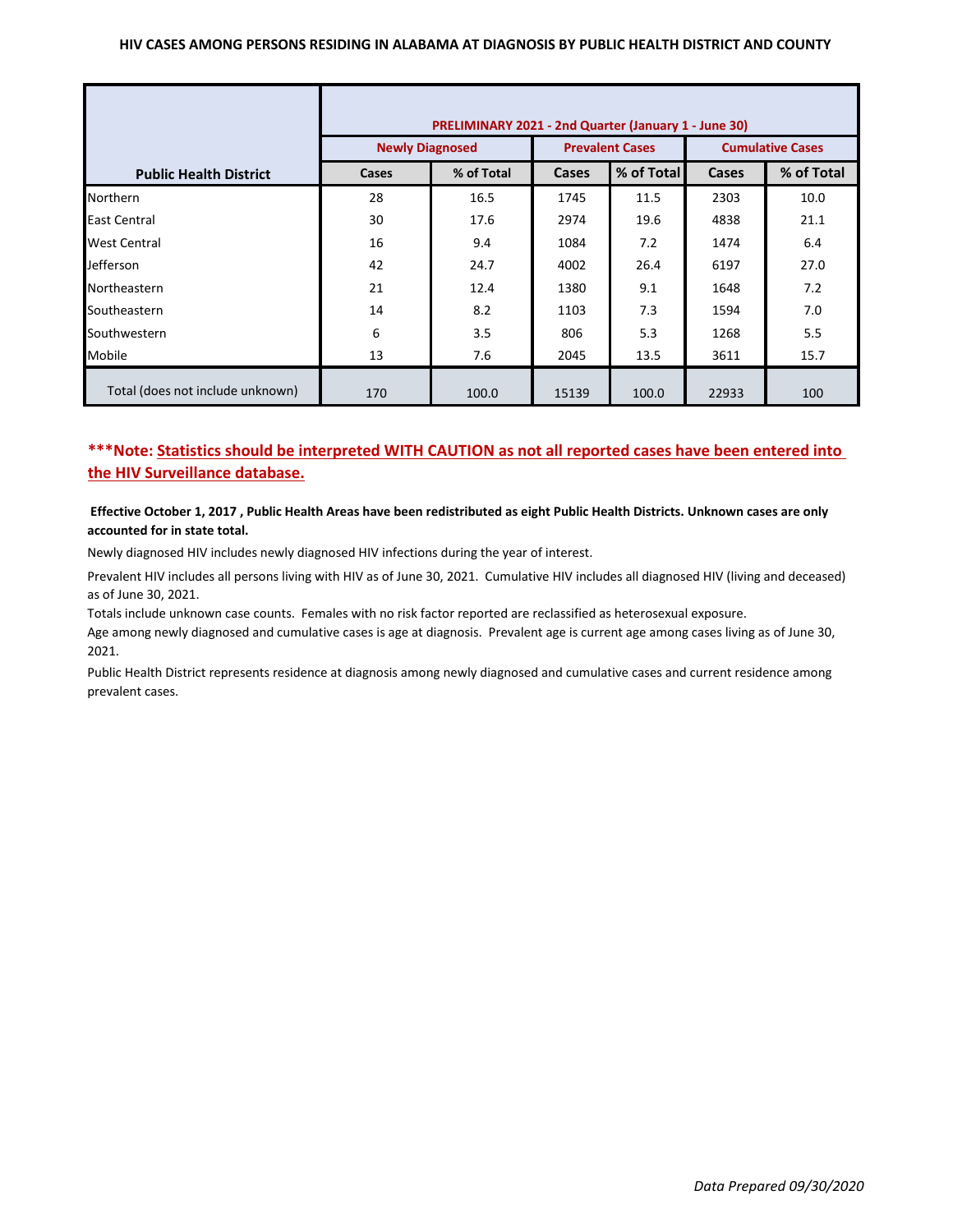### **HIV CASES AMONG PERSONS RESIDING IN ALABAMA AT DIAGNOSIS BY PUBLIC HEALTH DISTRICT AND COUNTY**

|                               | Preliminary 2021 - 2nd Quarter (January 1 - June 30) |                                            |      |       |            |       |                   |  |
|-------------------------------|------------------------------------------------------|--------------------------------------------|------|-------|------------|-------|-------------------|--|
| <b>PUBLIC HEALTH DISTRICT</b> |                                                      | <b>Newly Diagnosed</b><br><b>Prevalent</b> |      |       |            |       | <b>Cumulative</b> |  |
| <b>NORTHERN</b>               | Cases                                                | % of Total                                 | Rate | Cases | % of Total | Cases | % of Total        |  |
| Colbert                       |                                                      |                                            |      | 71    | 4.1        | 106   | 4.6               |  |
| Cullman                       |                                                      |                                            |      | 85    | 4.9        | 113   | 4.9               |  |
| Franklin                      |                                                      |                                            |      | 24    | 1.4        | 26    | 1.1               |  |
| Jackson                       |                                                      |                                            |      | 42    | 2.4        | 53    | 2.3               |  |
| Lauderdale                    |                                                      |                                            |      | 101   | 5.8        | 139   | 6.0               |  |
| Lawrence                      |                                                      |                                            |      | 24    | 1.4        | 46    | 2.0               |  |
| Limestone                     |                                                      |                                            |      | 133   | 7.6        | 183   | 7.9               |  |
| Madison                       | 13                                                   | 46.4                                       | 3.5  | 907   | 52.0       | 1194  | 51.8              |  |
| Marion                        |                                                      |                                            |      | 40    | 2.3        | 38    | 1.7               |  |
| Marshall                      |                                                      |                                            |      | 140   | 8.0        | 158   | 6.9               |  |
| Morgan                        | 5                                                    | 17.9                                       | 4.2  | 164   | 9.4        | 230   | 10.0              |  |
| Winston                       |                                                      |                                            |      | 14    | 0.8        | 17    | 0.7               |  |
| Total (unknowns excluded)     | 28                                                   | 96                                         | 2.6  | 1745  | 100        | 2303  | 100               |  |
| <b>EAST CENTRAL</b>           | Cases                                                | % of Total                                 | Rate | Cases | % of Total | Cases | % of Total        |  |
| Autauga                       |                                                      |                                            |      | 105   | 3.5        | 190   | 3.9               |  |
| <b>Bullock</b>                |                                                      |                                            |      | 54    | 1.8        | 87    | 1.8               |  |
| Chambers                      |                                                      |                                            |      | 120   | 4.0        | 214   | 4.4               |  |
| Coosa                         |                                                      |                                            |      | 18    | 0.6        | 27    | 0.6               |  |
| Elmore                        |                                                      |                                            |      | 230   | 7.7        | 264   | 5.5               |  |
| Lee                           | 6                                                    | 20.0                                       | 3.6  | 356   | 12.0       | 472   | 9.8               |  |
| Lowndes                       |                                                      |                                            |      | 50    | 1.7        | 93    | 1.9               |  |
| Macon                         |                                                      |                                            |      | 111   | 3.7        | 184   | 3.8               |  |
| Montgomery                    | 20                                                   | 66.7                                       | 8.8  | 1620  | 54.5       | 2897  | 59.9              |  |
| Russell                       |                                                      |                                            |      | 227   | 7.6        | 308   | 6.4               |  |
| Tallapoosa                    |                                                      |                                            |      | 83    | 2.8        | 102   | 2.1               |  |
| Total                         | 30                                                   | 100                                        | 4.2  | 2974  | 100        | 4838  | 100               |  |
| <b>WEST CENTRAL</b>           | Cases                                                | % of Total                                 | Rate | Cases | % of Total | Cases | % of Total        |  |
| <b>Bibb</b>                   |                                                      |                                            |      | 48    | 4.4        | 50    | 3.4               |  |
| Chilton                       |                                                      |                                            |      | 72    | $6.6\,$    | 69    | 4.7               |  |
| Fayette                       |                                                      |                                            |      | 14    | $1.3\,$    | 27    | $1.8\,$           |  |
| Greene                        |                                                      |                                            |      | 32    | 3.0        | 55    | 3.7               |  |
| Hale                          |                                                      |                                            |      | 66    | $6.1\,$    | 77    | $5.2$             |  |
| Lamar                         |                                                      |                                            |      | 26    | $2.4$      | 21    | $1.4\,$           |  |
| Perry                         |                                                      |                                            |      | 29    | 2.7        | 40    | 2.7               |  |
| Pickens                       |                                                      |                                            |      | 62    | $5.7$      | 62    | 4.2               |  |
| Sumter                        |                                                      |                                            |      | 41    | 3.8        | 70    | 4.7               |  |
| Tuscaloosa                    | 8                                                    | 50.0                                       | 3.8  | 601   | 55.4       | 869   | 59.0              |  |
| Walker                        |                                                      |                                            |      | 93    | 8.6        | 134   | 9.1               |  |
| Total                         | $16\,$                                               | 100                                        | 3.7  | 1084  | 100        | 1474  | 100               |  |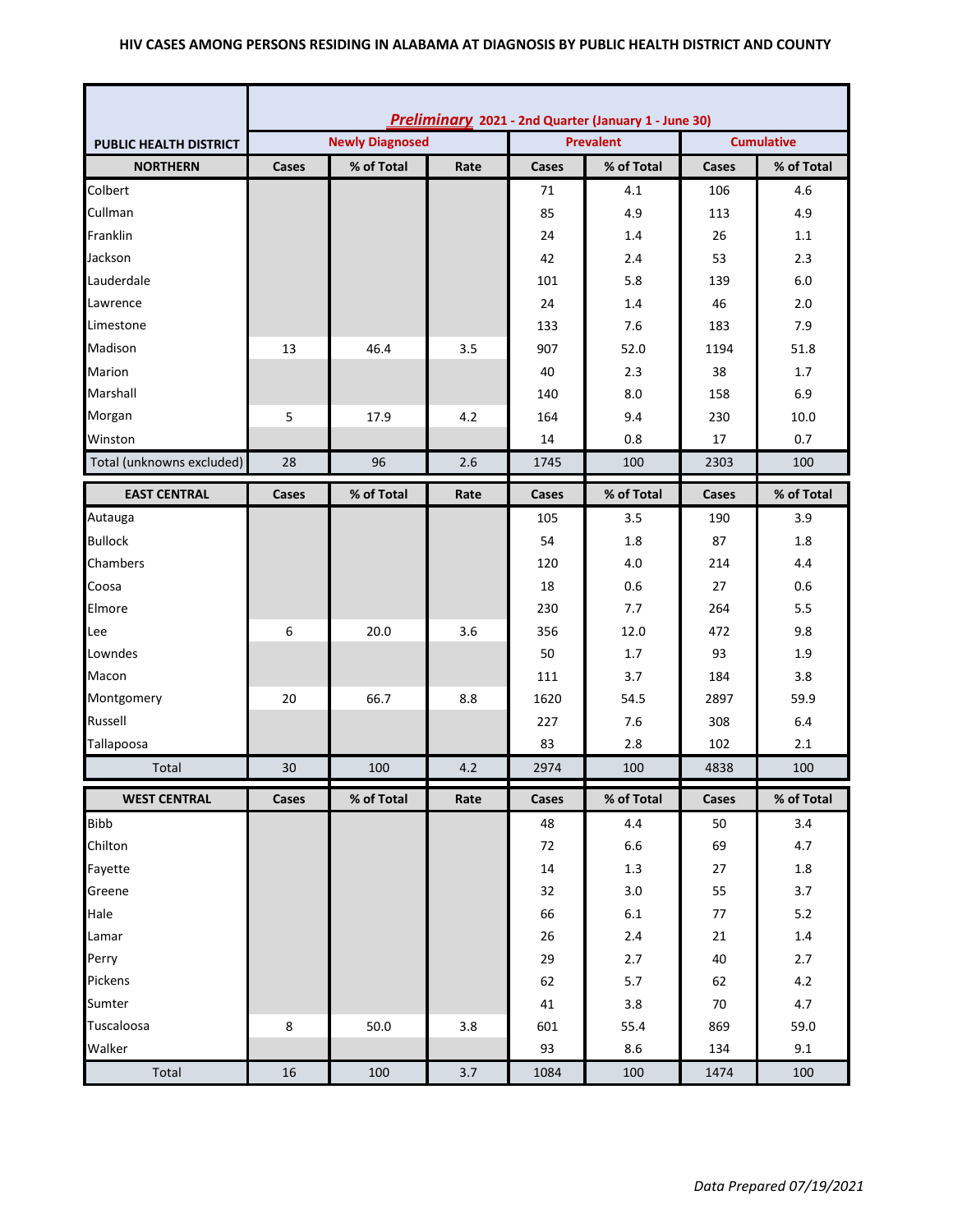|                           | Preliminary 2021 - 2nd Quarter (January 1 - June 30) |                        |      |       |                  |                   |            |  |
|---------------------------|------------------------------------------------------|------------------------|------|-------|------------------|-------------------|------------|--|
| PUBLIC HEALTH DISTRICT    |                                                      | <b>Newly Diagnosed</b> |      |       | <b>Prevalent</b> | <b>Cumulative</b> |            |  |
| <b>JEFFERSON</b>          | Cases                                                | % of Total             | Rate | Cases | % of Total       | Cases             | % of Total |  |
| Jefferson                 | 42                                                   | 100                    | 6.4  | 4002  | 100              | 6197              | 100        |  |
| Total                     | 42                                                   | 100                    | 6.4  | 4002  | 100              | 6197              | 100        |  |
| <b>NORTHEASTERN</b>       | Cases                                                | % of Total             | Rate | Cases | % of Total       | Cases             | % of Total |  |
| Blount                    |                                                      |                        |      | 36    | 2.6              | 93                | 5.6        |  |
| Calhoun                   | 6                                                    | 28.6                   | 5.3  | 288   | 20.9             | 374               | 22.7       |  |
| Cherokee                  |                                                      |                        |      | 30    | 2.2              | 56                | 3.4        |  |
| Clay                      |                                                      |                        |      | 22    | 1.6              | 39                | 2.4        |  |
| DeKalb                    |                                                      |                        |      | 71    | 5.1              | 89                | 5.4        |  |
| Cleburne                  |                                                      |                        |      | 16    | 1.2              | 20                | 1.2        |  |
| Etowah                    |                                                      |                        |      | 204   | 14.8             | 262               | 15.9       |  |
| Randolph                  |                                                      |                        |      | 20    | 1.4              | 39                | 2.4        |  |
| Shelby                    | 5                                                    | 23.8                   | 2.3  | 357   | 25.9             | 273               | 16.6       |  |
| St. Clair                 |                                                      |                        |      | 135   | 9.8              | 137               | 8.3        |  |
| Talladega                 |                                                      |                        |      | 201   | 14.6             | 266               | 16.1       |  |
| Total                     | 21                                                   | 100                    | 2.6  | 1380  | 100.0            | 1648              | 100.0      |  |
| <b>SOUTHEASTERN</b>       | Cases                                                | % of Total             | Rate | Cases | % of Total       | <b>Cases</b>      | % of Total |  |
| Barbour                   |                                                      |                        |      | 109   | 9.7              | 164               | 10.3       |  |
| <b>Butler</b>             |                                                      |                        |      | 62    | 5.5              | 86                | 5.4        |  |
| Coffee                    | 5                                                    | 35.7                   | 9.6  | 94    | 8.4              | 144               | 9.0        |  |
| Covington                 |                                                      |                        |      | 59    | 5.2              | 86                | 5.4        |  |
| Crenshaw                  |                                                      |                        |      | 27    | 2.4              | 41                | 2.6        |  |
| Dale                      |                                                      |                        |      | 145   | 12.9             | 254               | 15.9       |  |
| Geneva                    |                                                      |                        |      | 47    | 4.2              | 56                | 3.5        |  |
| Henry                     |                                                      |                        |      | 47    | 4.2              | 66                | 4.1        |  |
| Houston                   |                                                      |                        |      | 407   | 36.2             | 534               | 33.5       |  |
| Pike                      |                                                      |                        |      | 127   | 11.3             | 165               | 10.3       |  |
| Total                     | 14                                                   | 100                    | 3.7  | 1124  | 100              | 1596              | 100        |  |
| <b>SOUTHWESTERN</b>       | Cases                                                | % of Total             | Rate | Cases | % of Total       | Cases             | % of Total |  |
| Baldwin                   |                                                      |                        |      | 373   | 46.3             | 535               | 42.2       |  |
| Choctaw                   |                                                      |                        |      | 29    | 3.6              | 39                | 3.1        |  |
| Clarke                    |                                                      |                        |      | 42    | 5.2              | 52                | 4.1        |  |
| Conecuh                   |                                                      |                        |      | 33    | 4.1              | 77                | 6.1        |  |
| Dallas                    |                                                      |                        |      | 150   | 18.6             | 278               | 21.9       |  |
| Escambia                  |                                                      |                        |      | 76    | 9.4              | 98                | 7.7        |  |
| Marengo                   |                                                      |                        |      | 30    | 3.7              | 52                | 4.1        |  |
| Monroe                    |                                                      |                        |      | 33    | 4.1              | 66                | $5.2$      |  |
| Washington                |                                                      |                        |      | 14    | 1.7              | 31                | 2.4        |  |
| Wilcox                    |                                                      |                        |      | 26    | 3.2              | 40                | 3.2        |  |
| Total (unknowns excluded) | 6                                                    | 100                    | 1.5  | 806   | 100              | 1268              | 100        |  |